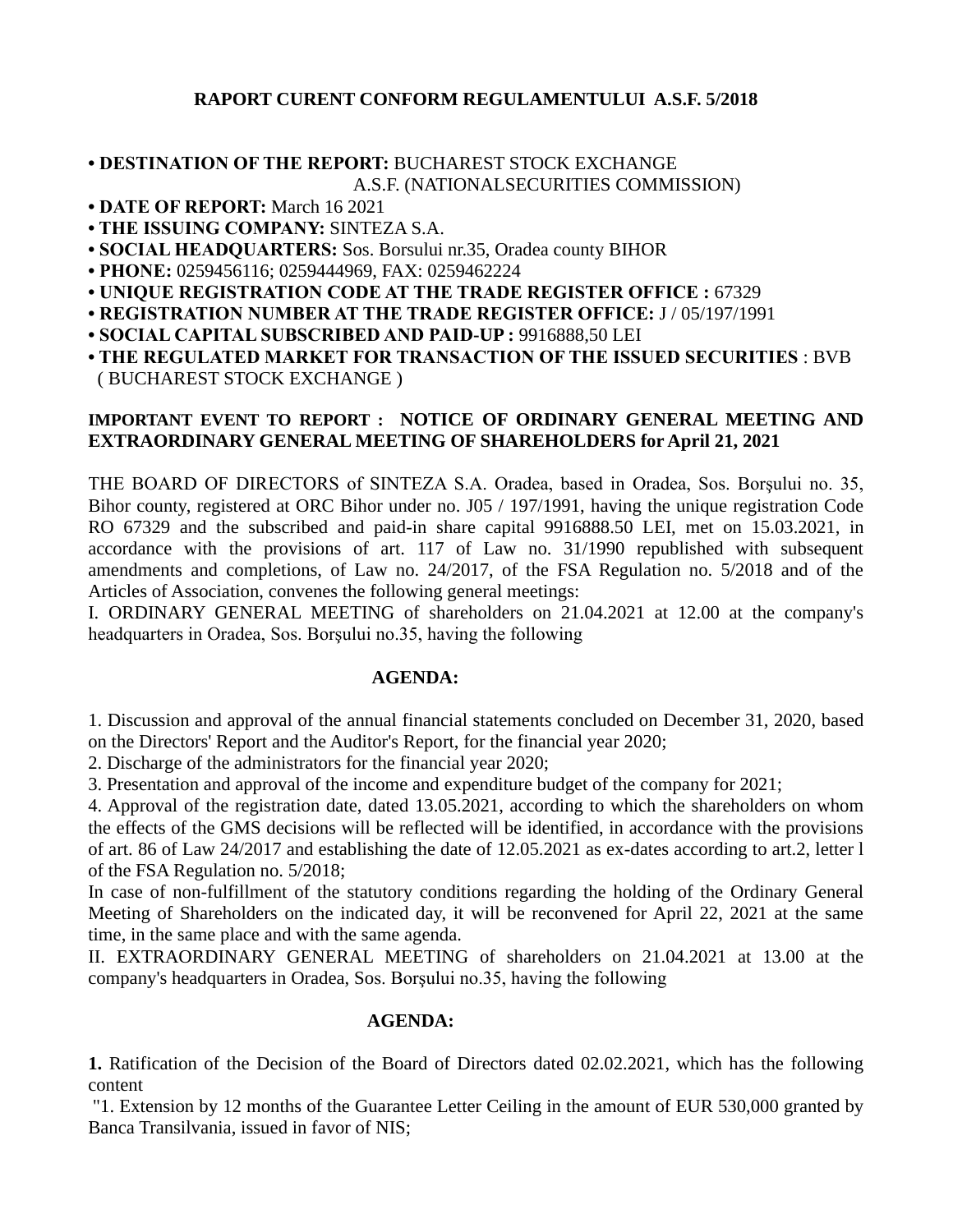2. Extension by 12 months of the Ceiling for issuing Letters of Guarantee in the amount of USD 600,000 granted by Banca Transilvania and its possible supplement up to the amount of USD 700,000, in order to insure the currency risk, according to the negotiations with BT;

Conversion of the ceiling from USD to EUR according to negotiations with BT;

3. The maintenance of the guarantees constitutes in favor of Banca Transilvania, respectively

- Real estate mortgages on land and constructions, located in Oradea, Borsului sauce no. 35, registered in CF no. 204333 and CF no. 204334 Oradea;

- Movable mortgage on accounts opened with Banca Transilvania;

 4. Empowerment of the General Manager of the company, Mr. STOIA TUDOR-IOAN, to represent the company, to sign the contracts for the extension of the Ceiling Letters of Guarantee, the guarantee contracts, all the legal acts and the necessary documents in order to fulfill the ones decided in points 1-  $3:$  "

**2.** Approval of the registration date, dated 13.05.2021, according to which the shareholders on whom the effects of the GMS decisions will be reflected will be identified, in accordance with the provisions of art. 86 of Law 24/2017 and establishing the date of 12.05.2021 as ex-dates according to art.2, letter l of the FSA Regulation no. 5/2018;

In case of non-fulfillment of the statutory conditions regarding the holding of the Extraordinary General Meeting of Shareholders on the indicated day, it will be reconvened for April 22, 2021 at the same time, in the same place and with the same agenda.

The shareholders who have the right to participate in the general meetings are those who appear in the Register of shareholders kept by Depozitarul Central SA Bucharest, at the end of April 9, 2021, considered the reference date.

The shareholders registered on the reference date may participate and vote at the general meetings directly or may be represented by persons other than the shareholders, based on a special or general power of attorney granted according to the legal provisions. The access of the shareholders to the general meetings is made by the simple proof of their identity, made in the case of the individual shareholders with the identity document, and in the case of the legal entity shareholders and of the represented natural person shareholders, with general power of attorney representing them.

The special power of attorney (special power of attorney) or general power of attorney will be drawn up in three original copies (one for the company, one for the principal and one for the agent) and are available in Romanian and English either from the company's headquarters or from the web www.sinteza.ro, starting with 19.03. 2021 ora 12.

After completing and signing the copy for the issuer, it will be submitted in person in original until 19.04.2021 at 12.00 in a sealed envelope with the written mention in clear and capital letters "FOR THE ORDINARY / EXTRAORDINARY GENERAL MEETING OF SHAREHOLDERS FROM 21 / 22.04.2021 "or sent by e-mail with extended electronic signature, at the company's headquarters, accompanied by a copy of the identity document or registration certificate of the represented shareholder, until 19.04 .2021 at 12.00, at the address of e-mail is sinteza@sinteza.ro.

Proxies will be accepted in either Romanian or English.

Shareholders registered on the reference date in the shareholders' register have the possibility to vote by correspondence, before the General Meetings of Shareholders, by using the voting form by correspondence (in Romanian and / or English).

The voting form (ballot) by mail in Romanian and English can be obtained starting with 19.03.2021 at 12 noon, from the company's headquarters or from the website [www.sinteza.ro.](http://www.sinteza.ro/)

The voting form (ballot) by mail in Romanian or English, completed and signed by the shareholder together with all the accompanying documents, can be submitted as follows: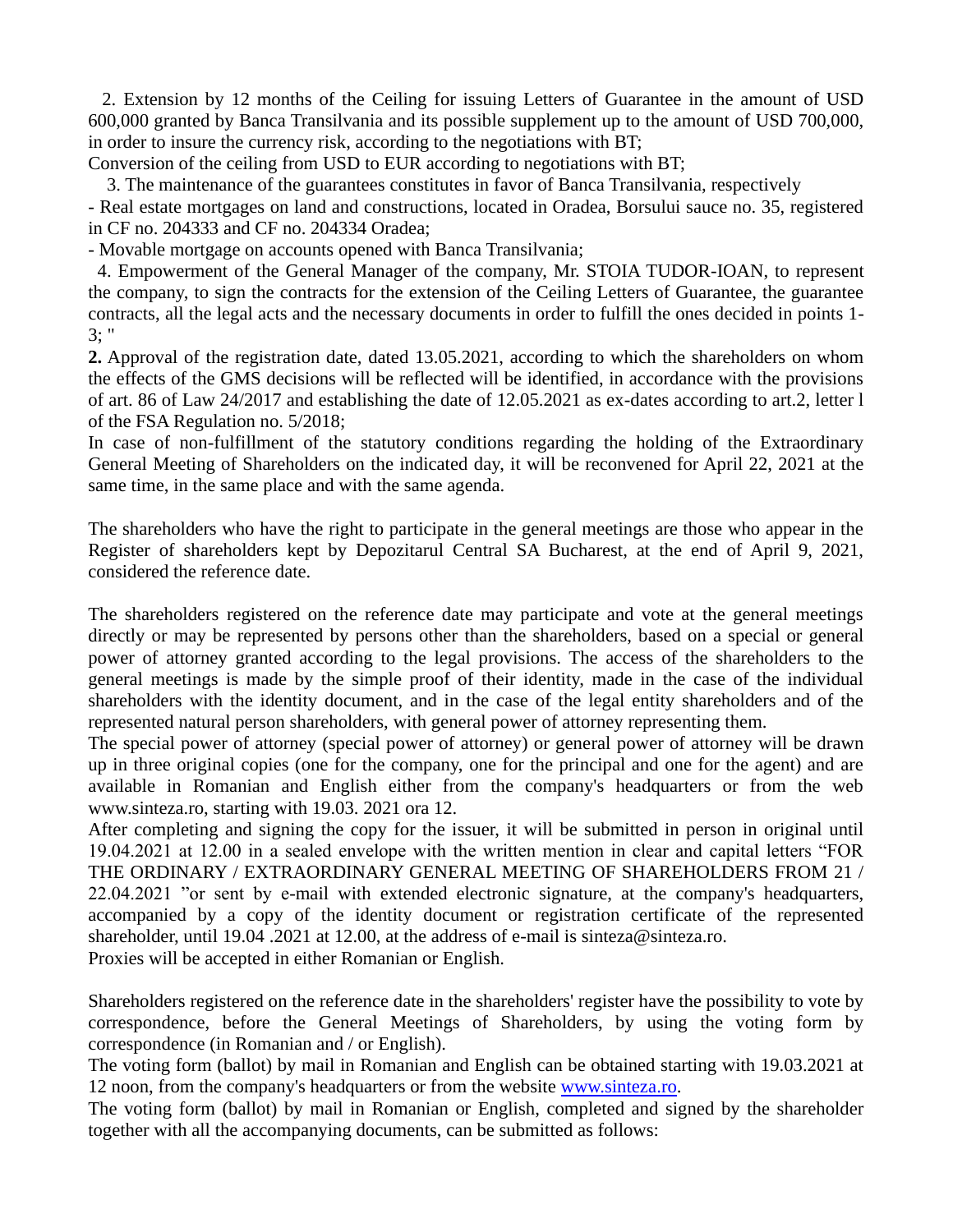a) sent to the company in original at its headquarters until 19.04.2021 at 12 o'clock in a sealed envelope with the written mention in clear and capital letters "FOR THE ORDINARY / EXTRAORDINARY GENERAL MEETING OF SHAREHOLDERS FROM 21 / 22.04.2021" with legalization of signature by a notary public with a copy of the identity document or registration certificate of the shareholder, by any form of courier,

b) sent by e-mail with extended electronic signature incorporated according to Law no. 455/2001 regarding the electronic signature, until 19.04.2021 at 12 o'clock at the address sinteza@sinteza.ro mentioning on the subject "FOR THE ORDINARY / EXTRAORDINARY GENERAL MEETING OF SHAREHOLDERS FROM 21 / 22.04.2021".

One or more shareholders who hold, individually or together, at least 5% of the share capital have the right to introduce, within maximum 15 days from the date of publication of the call, respectively the date of 04.04.2021, new items on the order of day of the General Meetings of Shareholders, provided that each item is accompanied by a justification or a draft decision proposed for approval by the general meetings of the GMS, which will be sent to the company's headquarters in writing, until 04.04.2021 12, also have the right to present draft decisions for the items included or proposed to be included on the agenda of the GMS, which can be exercised in writing, by transmission to the company's headquarters, until 04.04.2021 at 12 o'clock .

Requests regarding the introduction of new items on the agenda as well as draft decisions for these items will be submitted to the Board of Directors only in writing, in a sealed envelope with the written statement in clear and capital letters "FOR THE ORDINARY / EXTRAORDINARY GENERAL MEETING OF SHAREHOLDERS FROM 21 / 22.04.2021 ". The agenda completed with the proposed items will be republished in compliance with the requirements provided by law for convening the General Assembly.

The shareholders of the company can ask questions regarding the items on the agenda, no later than one working day before the date of the General Meeting, respectively 20.04.2021, they can be submitted in writing, to be submitted at the company's headquarters with copies of documents which allow the identification of the shareholder, until 20.04.2021 at 12 o'clock.

The questions are submitted to the Board of Directors in writing, in original, in a sealed envelope with the written mention in clear and capital letters "FOR THE ORDINARY / EXTRAORDINARY GENERAL MEETING OF SHAREHOLDERS FROM 21.04.2021". The company will formulate answers to questions on the website (in question-answer format), as soon as possible.

The special proxies, the completed and signed voting form, the requests regarding the introduction of new items on the agenda, the questions asked by the shareholders, will be accompanied by the following documents (a) in the case of natural persons photocopy with the original, respectively (b) in case of legal entities photocopy of the identity document of the legal representative, ascertaining certificate issued by the Trade Register, issued no later than 3 months before the date of publication of the convening notice of the general meeting of shareholders, in original or in copy the original.

In the conditions of the recent evolution of COVID-19 spread, considering the restrictions imposed by the prolongation of the alert state on the Romanian territory but also the requests of the Financial Supervisory Authority regarding the adoption of all necessary measures to prevent / limit the spread of COVID-19, the Company recommends its shareholders mainly use electronic means / remote interaction, including voting by mail as an alternative to physical participation in the GMS.

For the situation in which the shareholders will still want to exercise their right to vote through direct participation, the company will take preventive measures to protect against the spread of Covid-19 virus, but not limited to these, such as: disinfecting the meeting room, requesting a declarations on